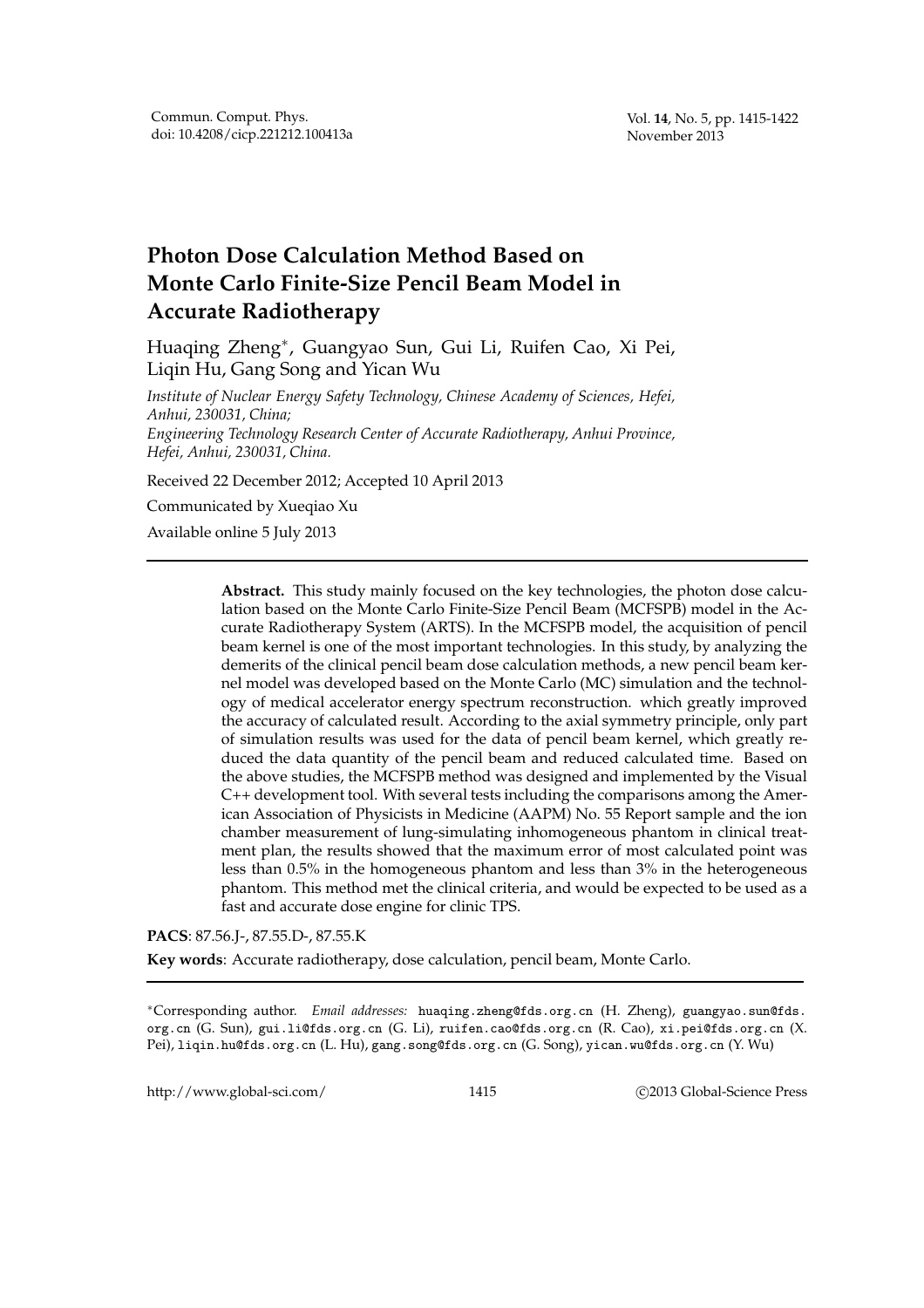# **1 Introduction**

Dose calculation is one of the core functions in radiotherapy Treatment Planning System (TPS). International Commission on Radiation Units and Measurements (ICRU) NO.24 report [1] points out that the error of the primary focus' radical dose should be lower than 5%, otherwise the primary focus tumors will be out of control. There are two types of dose calculation methods [2–8]: analytic method and Monte Carlo (MC) method. Conventional analytic dose calculation method may result in large errors in the heterogeneous region; but in homogeneous region, analytic method may achieve good dose calculation results with high efficiency. Monte Carlo method may get the great accurate dose calculated result in both the homogeneous and heterogeneous region by simulating the transport of particles, but it is time-consuming in clinical usage [9–11].

In clinical TPS, pencil beam dose calculation algorithm was used widely. It is not easy to achieve pencil beam kernel database from measurement, with the reasons of small size field's accuracy and measured error. Monte Carlo method can get a more accurate field size and simulated result, but the photon spectrum is unknown. At the same time, the data quantity of conventional pencil beam kernel database is usually very big, which limited its usage.

Based on Monte Carlo code DOSXYZnrc in the EGSnrc system [12–14], a new pencil beam kernel model with the technology of energy spectrum reconstruction was developed. The photon dose calculation based on the Monte Carlo Finite-Size Pencil Beam (MCFSPB) meets the clinical needs, and will be expected to be used as a fast and accurate dose engine for Accurate Radiotherapy System (ARTS) [10,11]. ARTS is a comprehensive radiation treatment system supporting 3D Conformal Radiotherapy (3D-CRT), Intensity Modulated Radiotherapy (IMRT), Image Guided Radiotherapy (IGRT) and Dose Guided Radiotherapy (DGRT). With ARTS, clinical doctors and physicians can efficiently make, choose and verify the most suitable treatment plan. The flexibility and high efficiency features of ARTS provide specific treatment plans for different patients.

## **2 Methods**

Finite-Size Pencil Beam (FSPB) method is one of most popular dose calculation methods in recent two decades. According to the idea of finite size pencil beam dose calculation [2], the dose of one point *r* can be acquired by:

$$
D(r) = \int_{E} \sum_{s} \phi_{E}(s) \Pi(E,r,s) dE,
$$
\n(2.1)

where *φ* is the photon flux of the energy bin *E* at the incident point *s*. Π is the pencil beam kernel of the energy bin *E* at the incident point *s* and the calculated point *r*. The dose of the point *r* is the sum of the incident points and the energy bins.

Considering the flux is very little different in the whole field when medical linac with a flattening filter, and the angle distribution of high-energy X-ray beam can be ignored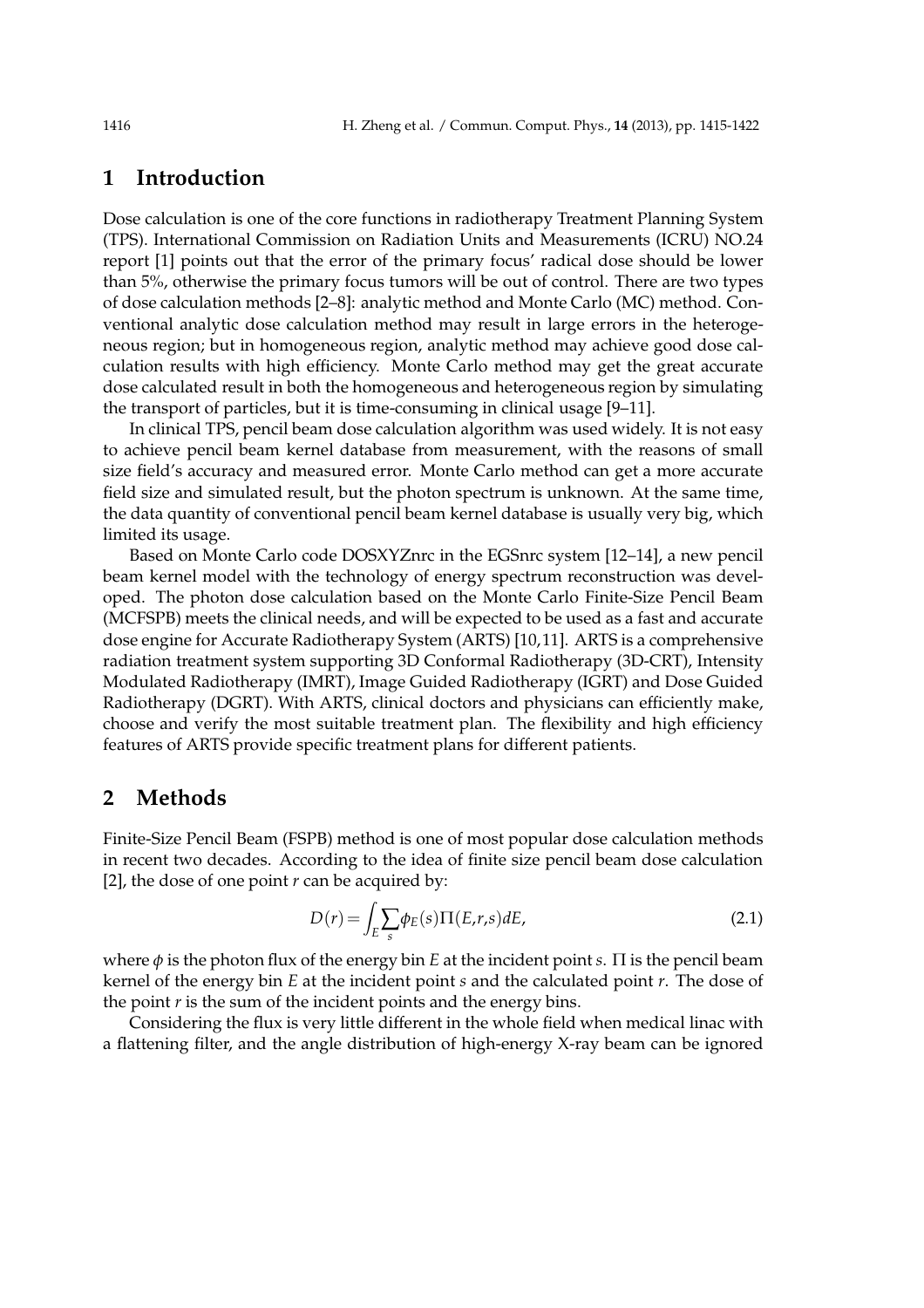simplified as:

in the range of whole field [15], the integration of energy spectrum can be included into the pencil beam kernel. Considering about energy spectrum reconstructed by measured percentage depth dose (PDD) [16], a new pencil beam method (Monte Carlo Finite-Size Pencil Beam, MCFSPB) was developed by FDS team, which can be simulated by Monte Carlo particle transport simulation codes, such as EGSnrc. In MCFSPB, Eq. (2.1) can be

$$
D(r) = \sum_{s} \phi(s) \Pi(r, s),
$$
\n(2.2)

where  $\phi$  is the photon flux of the reconstructed energy spectrum of linac at the incident point *s*. Π is the pencil beam kernel of the reconstructed energy spectrum of linac at the incident point s and the calculated point*r*. The data of MCFSPB kernel is part information of only one standard vertical-incidence unit-field with the size of  $0.5cm \times 0.5cm$ , and some corrected technologies are used to calculation with any condition.

Consider the effect of particles' transport in the inhomogeneous organ of the patient and phantom, MCFSPB coupled with the Batho inhomogeneous correction method [6, 17], which had been used in clinic widely. So a more precise dose calculation result could be acquired by:

$$
D(r) = \sum_{s} \phi(s) \Pi(r, s) CF(r),
$$
\n(2.3)

where  $CF(r)$  is the correct factor of the Batho method.

### **2.1 Photon energy spectrum reconstruction**

The energy spectrum of high energy X-ray greatly affects the accuracy of radiation dose calculation. To obtain the photon spectra of medical linac in radiotherapy effectively, an analytical nonlinear programming model based on Monte Carlo PDD and measured PDD was investigated [16], and several regression algorithms including Levenberg-Marquardt, Quasi-Newton, Newton, Principal-Axis and Nminimize algorithms were used to realize this model, while the results were also compared with the conventional discrete method.

#### **2.2 Pencil beam kernel acquisition**

In finite size pencil beam dose calculation, the clinical beam is divided into some pencil beams and the patient body is divided into a 3D matrix of divergent calculation voxels. The acquisition of pencil beam kernel is key technology for MCFSPBmethod.

Monte Carlo code DOSXYZnrc in the EGSnrc system was used to simulate the special polyenergetic pencil beam energy deposition kernel. The phantom is a  $30cm \times 30cm \times 30cm$  water (1.00g/cm<sup>3</sup>) tank, with  $300 \times 300 \times 300$  voxels. The origin of the coordinates  $(0,0,0)$  is placed at the geometrical central point of upper surface of the phantom. Along the direction of *X* axis, phantom locates between [−15.0cm, 15.0cm],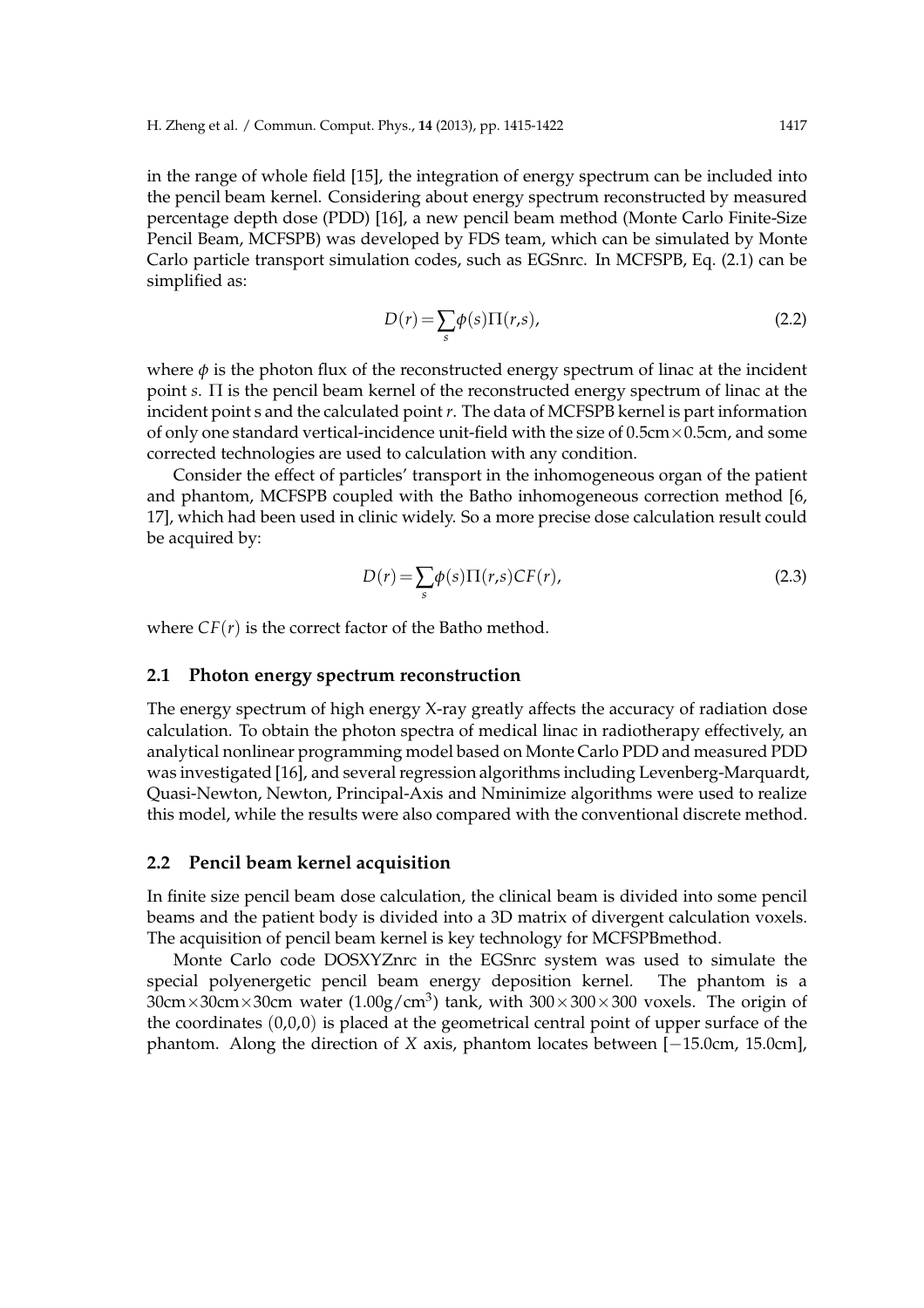along the direction of *Y* axis, phantom between [−15.0cm, 15.0cm], and along the direction of *Z* axis, phantom between [0.0cm, 30.0cm]. The accelerating potential energy with the spectra reconstructed by above method, is simulated to irradiate the phantom with 0.5cm×0.5cm rectangle open field, the radioactive source locates at  $(0,0,-100)$ , and the irradiation direction is parallel to the *Z* axis and the central axis passes through the origin of coordinates (0,0,0). Considering about axis symmetry of the phantom's dose distribution, part information of DOSXYZnrc's output file is acquired to make pencil beam energy deposition kernel.

## **3 Benchmark**

Dose calculation is one of the core functions in TPS. In this paper, American Association of Physicists in Medicine (AAPM) No. 55 report [18] test cases and clinical examples were used to test MCFSPB dose calculation method.

## **3.1 AAPM benchmark**

No. 55 Report of AAPM providing a set of complete dose data for the verification of the external photon beam algorithm, has been used to test dose calculation accuracy in TPS. There are 27 examples in the No. 55 Report, which include: particle energy, beam shape and size, source-skin distance change, wedge, block and tissue inhomogeneity as well as other factors that would affect the accuracy of dose calculation.

According to the situations (Table 1) shown in the report, the calculation results of interested points were compared with measured results from the report to verify the accuracy of the method.

The calculated points with the calculation error less than 3% are more than 98.8% in all calculated points, and the average errors were shown in Table 1. There are some situations with average error about 2%, such as large field size test case, "central block" test case of 18MV, "lung inhomogeneity" test case. The reasonable factors of large error will be discussed in the fourth part of this paper.

*Note:* Except special declaration clause, all other test cases are in the condition of vertical incidence to water phantom with the 100cm SSD for 18MV and 80cm SSD for 4MV.

## **3.2 Compared with measured result**

In the clinic, there are many other factors would affect the accuracy of the method, such as the leakage of multi-leaves collimator (MLC for short), which is not included in No. 55 Report of AAPM.

To further verify the accuracy of MCFSPB dose calculation method in the clinical application, a lung-simulating inhomogeneous phantom (Fig. 1) was used. With the com-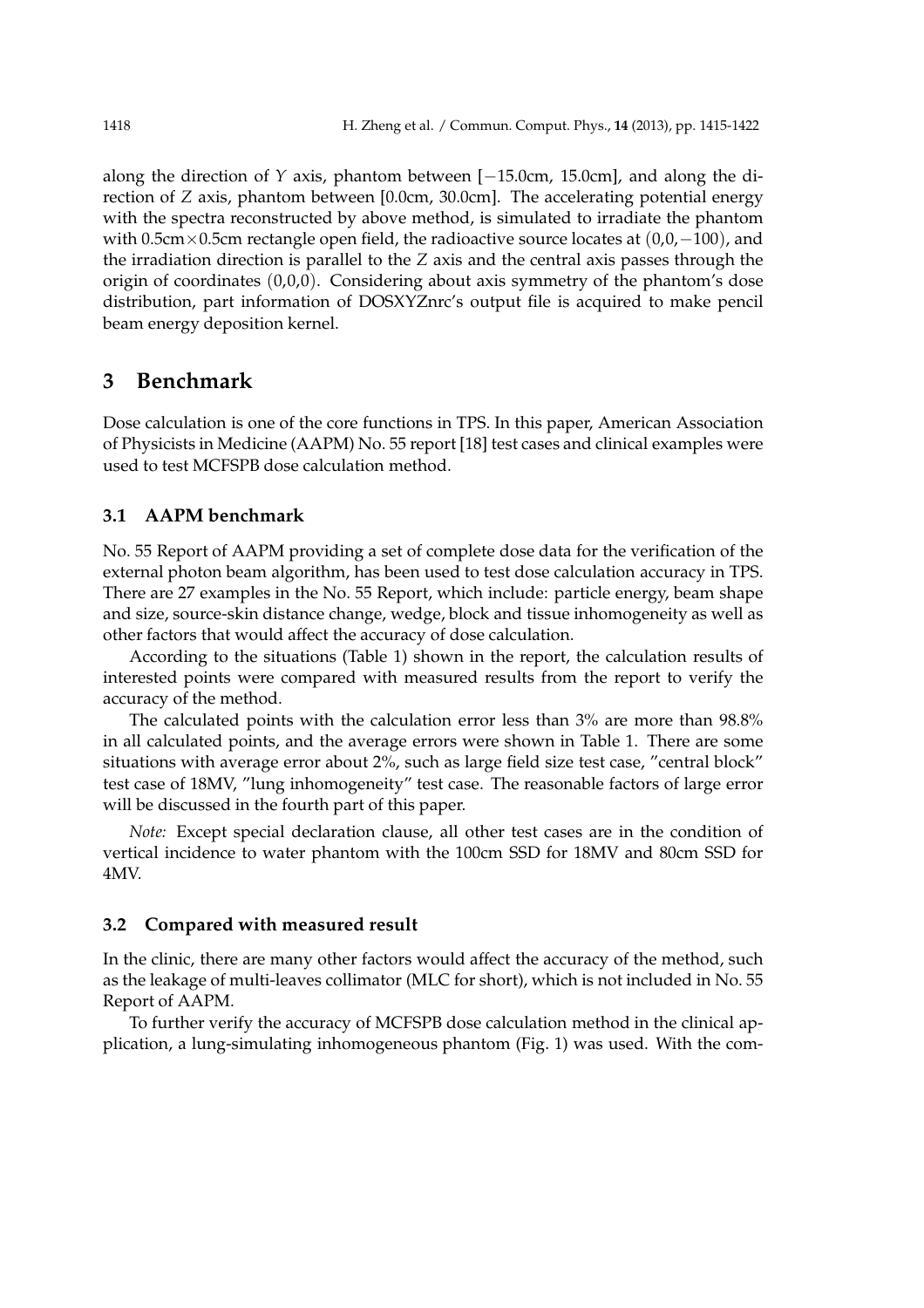| Describe of the                                           | Dose of Central Axis |         | Dose of Inside Beam |         |          | Dose of Outside Beam | Width of Axis Field |         |
|-----------------------------------------------------------|----------------------|---------|---------------------|---------|----------|----------------------|---------------------|---------|
| Example                                                   | Sampling             | Average | Sampling            | Average | Sampling | Average              | Sampling            | Average |
| (VI:vertical-                                             | point                | error   | point               | error   | point    | error                | point               | error   |
| incidence)                                                | number               | (%)     | number              | (%)     | number   | (%)                  | number              | (cm)    |
| $5\times5$ , VI, water                                    | 8                    | 0.225   | 8                   | 0.263   | 8        | 0.550                | 8                   | 0.015   |
| $10\times10$ , VI, water                                  | $\overline{8}$       | 0.225   | 8                   | 0.500   | 8        | 0.913                | 8                   | 0.009   |
| $25\times25$ , VI, water                                  | 8                    | 0.350   | 8                   | 1.150   | 8        | 2.088                | 8                   | 0.031   |
| $5\times25$ , VI, water                                   | 8                    | 0.475   | 8                   | 0.588   | 8        | 1.013                | 8                   | 0.039   |
| $25\times5$ , VI, water                                   | 8                    | 0.725   | 8                   | 0.850   | 8        | 0.75                 | 8                   | 0.046   |
| $10\times10$ , VI, water,<br>70cm-SSD                     | 8                    | 0.875   | 8                   | 1.313   | 8        | 1.400                | 8                   | 0.045   |
| $9\times9$ , VI, water,<br>45-degree wedge                | 5                    | 0.140   | 16                  | 0.556   |          |                      | 8                   | 0.055   |
| $16\times16$ , VI, water,<br>central-block                | 8                    | 0.838   | 8                   | 0.563   |          |                      |                     |         |
| $10\times10$ , VI, water,<br>off-center plane             | 8                    | 0.300   | 8                   | 0.438   | 8        | 1.100                | 8                   | 0.041   |
| $16\times16$ , VI, water,<br>Irregular plane              | $\overline{7}$       | 0.414   | $\overline{7}$      | 0.614   |          |                      |                     |         |
| $16\times16$ , VI, lung-<br>inhomogeneity                 | $\overline{5}$       | 1.940   | 10                  | 0.93    |          |                      |                     |         |
| $16\times16$ , VI, bone-<br>inhomogeneity                 | $\overline{7}$       | 1.014   | $\overline{7}$      | 0.943   |          |                      |                     |         |
| $10\times 10,45$ -<br>degree oblique-<br>incidence, water | 6                    | 0.800   | 12                  | 1.183   |          |                      |                     |         |

Table 1: AAPM #55 report benchmark situations and results (4MV).

parison of target (red point in Fig. 1) radiation dose value between calculation by MCF-SPB and measurement by ionization chamber, the results (Tables 2 and 3) showed that the target dose variation less than 3% in the three-dimensional conformal plan and less than 5% in the IMRT plan.



Figure 1: CT slice of target point in phantom.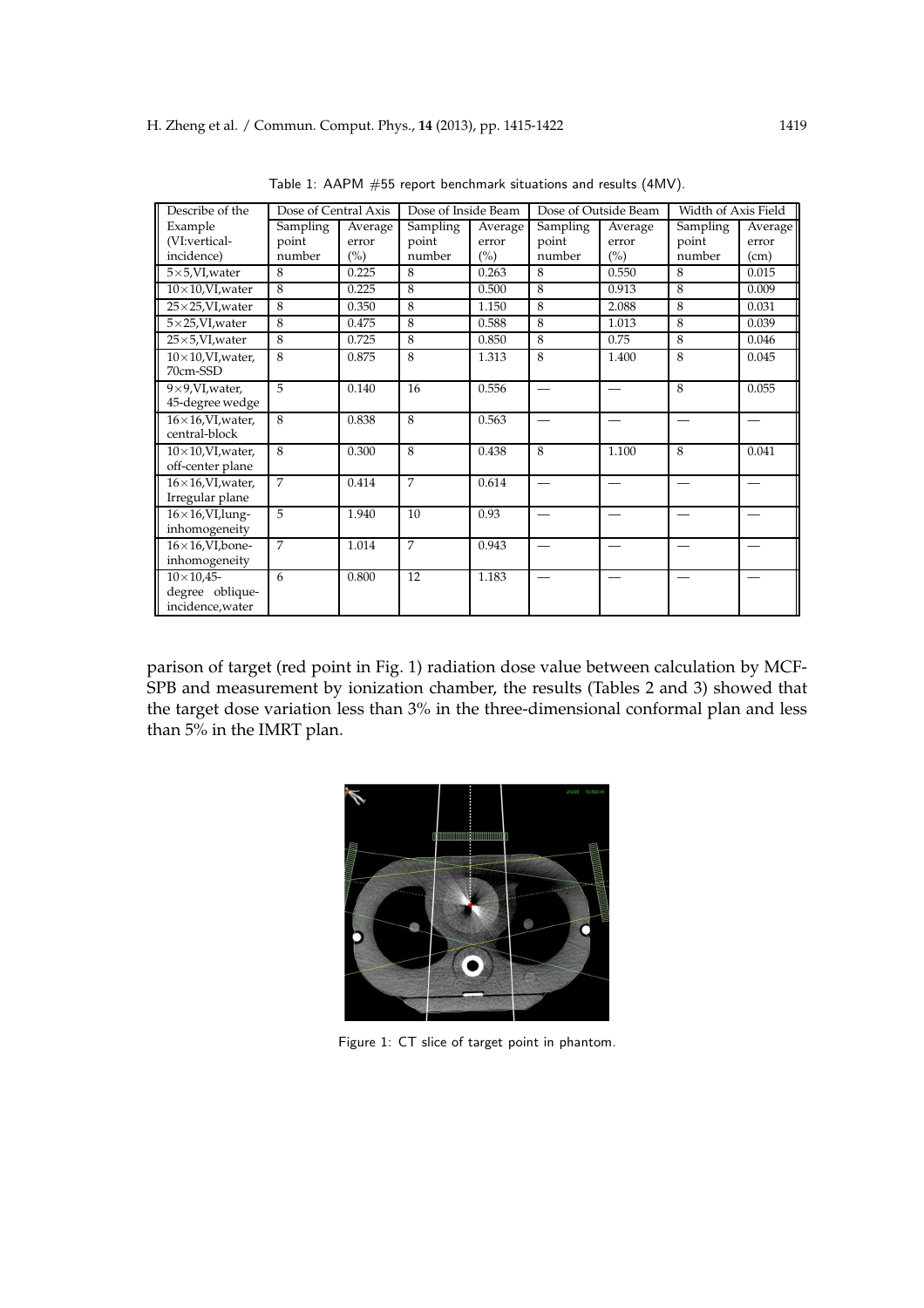| Describe of the                                              | Dose of Central Axis |         | Dose of Inside Beam |         |                 | Dose of Outside Beam | Width of Axis Field |                                           |
|--------------------------------------------------------------|----------------------|---------|---------------------|---------|-----------------|----------------------|---------------------|-------------------------------------------|
| Example                                                      | Sampling             | Average | <b>Sampling</b>     | Average | <b>Sampling</b> | Average              | Sampling            | Average                                   |
| (VI:vertical-                                                | point                | error   | point               | error   | point           | error                | point               | error                                     |
| incidence)                                                   | number               | (%)     | number              | (%)     | number          | (%)                  | number              | (cm)                                      |
| $5\times5$ , VI, water                                       | 8                    | 0.263   | 8                   | 0.413   | 8               | 0.675                | 8                   | 0.024                                     |
| $10\times10$ , VI, water                                     | 8                    | 0.225   | 8                   | 0.350   | 8               | 0.688                | 8                   | 0.021                                     |
| $25\times25$ , VI, water                                     | 8                    | 0.313   | 8                   | 1.025   | 8               | 3.000                | 8                   | 0.026                                     |
| $5\times25$ , VI, water                                      | 8                    | 1.3     | 8                   | 0.775   | 8               | 1.288                | 8                   | 0.041                                     |
| $25\times5$ , VI, water                                      | $\overline{8}$       | 0.263   | 8                   | 0.575   | 8               | 0.763                | 8                   | 0.080                                     |
| $10\times10$ , VI, water,<br>85cm-SSD                        | 8                    | 1.250   | 8                   | 0.775   | 8               | 1.838                | 8                   | 0.041                                     |
| $9\times9$ , VI, water,<br>45-degree wedge                   | 8                    | 0.325   | 16                  | 0.531   |                 |                      | 8                   | 0.054                                     |
| $16\times16$ , VI, water,<br>central-block                   | 8                    | 2.875   | 8                   | 1.063   |                 |                      |                     | $\qquad \qquad \overline{\qquad \qquad }$ |
| $10\times10$ , VI, water,<br>off-center plane                | 8                    | 1.188   | 8                   | 1.163   | 8               | 0.825                | 8                   | 0.038                                     |
| $16\times16$ , VI, water,<br>Irregular plane                 | $\overline{8}$       | 0.788   | $\overline{8}$      | 0.975   |                 |                      |                     |                                           |
| $16\times16$ , VI, lung-<br>inhomogeneity                    | 7                    | 1.386   | 14                  | 1.286   |                 |                      |                     |                                           |
| $6\times6$ , VI, lung-<br>inhomogeneity                      | 7                    | 0.900   | 7                   | 2.286   |                 |                      |                     |                                           |
| $16\times16$ , VI, bone-<br>inhomogeneity                    | $\overline{7}$       | 0.343   | 7                   | 0.900   |                 |                      |                     |                                           |
| $10\times 10,45$ -<br>oblique-<br>degree<br>incidence, water | 8                    | 0.963   | 16                  | 1.006   |                 |                      |                     |                                           |

Table 2: AAPM #55 report benchmark situations and results (18MV).

Table 3: Target dose of CRT test results.

| <b>Case</b> | Prescription | Field number | Beam angle() |     | MU    |    |     | Measured  | $Error(\% )$ |      |
|-------------|--------------|--------------|--------------|-----|-------|----|-----|-----------|--------------|------|
|             | 200cGv       |              |              | 80  | 281.4 | 81 | 107 | 102       | 198.14cGv    | 0.94 |
| 200cGv      |              |              | 45           | 100 | 51    | 59 | 61  | 205.16cGv | $-2.52$      |      |
|             |              | 269          | 315          |     | 57    | 56 |     |           |              |      |

Table 4: Target dose of IMRT test results.

| Prescription | Field number | Beam angle() | Segment | MU    |       | Measured | $Error(\% )$ |         |
|--------------|--------------|--------------|---------|-------|-------|----------|--------------|---------|
| 201cGv       |              |              |         | 182.3 |       |          |              |         |
|              |              | 83.7         |         | 61.22 | 45.37 | 25.57    | 209.1cGv     | $-3.87$ |
|              |              | 283.1        |         | 56.98 | 48.36 | 34.18    |              |         |
|              |              |              |         | 18.82 | 18.17 |          |              |         |

# **4 Discussions**

Flattening filter is invented to change beam off-axis intensity, in order to get a good offaxis ratio (OAR for short) at a depth. For some linac, the influence of flattening filter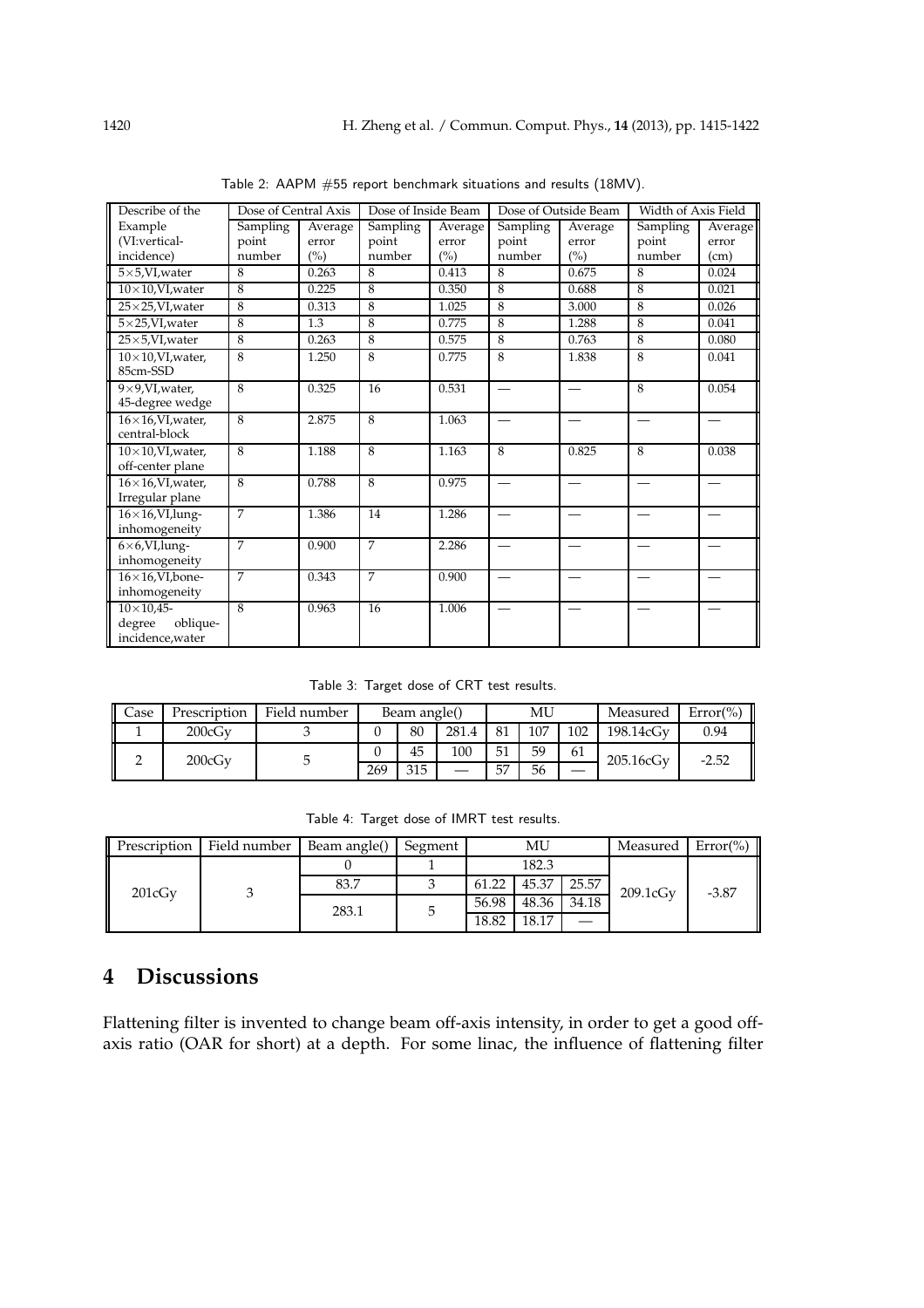cannot be ignored. MCFSPB method did not consider the effect in the physics model at the beginning, so an off-axis correction with measured data was used to take account of flattening filter, which was not a very accurate correction. That is one reason to explain large error in some test cases. Intensity correction is considered to join the MCFSPB physics model, in order to improve the precision of calculated result.

Although MCFSPB method considered electronic contamination in the spectrum reconstruction, but the limitations of finite size pencil beam dose calculation method itself, which cannot accurately calculate the dose distribution in the central block test case with the influence of the linac head scattered radiation and electron contamination. This is one of reasons to explain the large error the central axis of the central block case in No. 55 Report of AAPM.

Batho method is one of the most popular inhomogeneous correction methods in modern TPS, with the characteristics of fast calculated speed, high precision at region of density changed smoothly and large error at region of density changed strongly. As a 1-dimension local correction method, it's fit for layered phantom, and hard for complex phantom or clinical patient. A 3-dimension un-local correction method is under development now, which will be more accurate to calculate complex phantom or clinical patient.

Beside the reasons mentioned above, there is another reason to explain the difference between calculated and measured results, which is the influence of MLC. MLC is used to change the shape of field, with widely application in accurate radiotherapy. Because of the difference between MLC's size and pencil beam size, and the leakage of MLC, there may be a large error between calculated and measured results. Intensity correction mentioned above will also consider about the leakage of MLC, in order to improve the precision of calculated result.

## **5 Conclusions**

With the tests of the AAPM cases and three clinical cases, the MCFSPB method met the clinical criteria, and bad been used as a fast and accurate dose calculation engine for ARTS. Some advanced functions, such as point energy deposition kernel calculation method, are under development.

## **Acknowledgments**

This work was supported by the National Natural Science Foundation of China under grant No. 30900386 & No. 81101132, and the Anhui Provincial Natural Science Foundation under grant No. 11040606Q55. We further thank the great help from the members of FDS Team in this research.